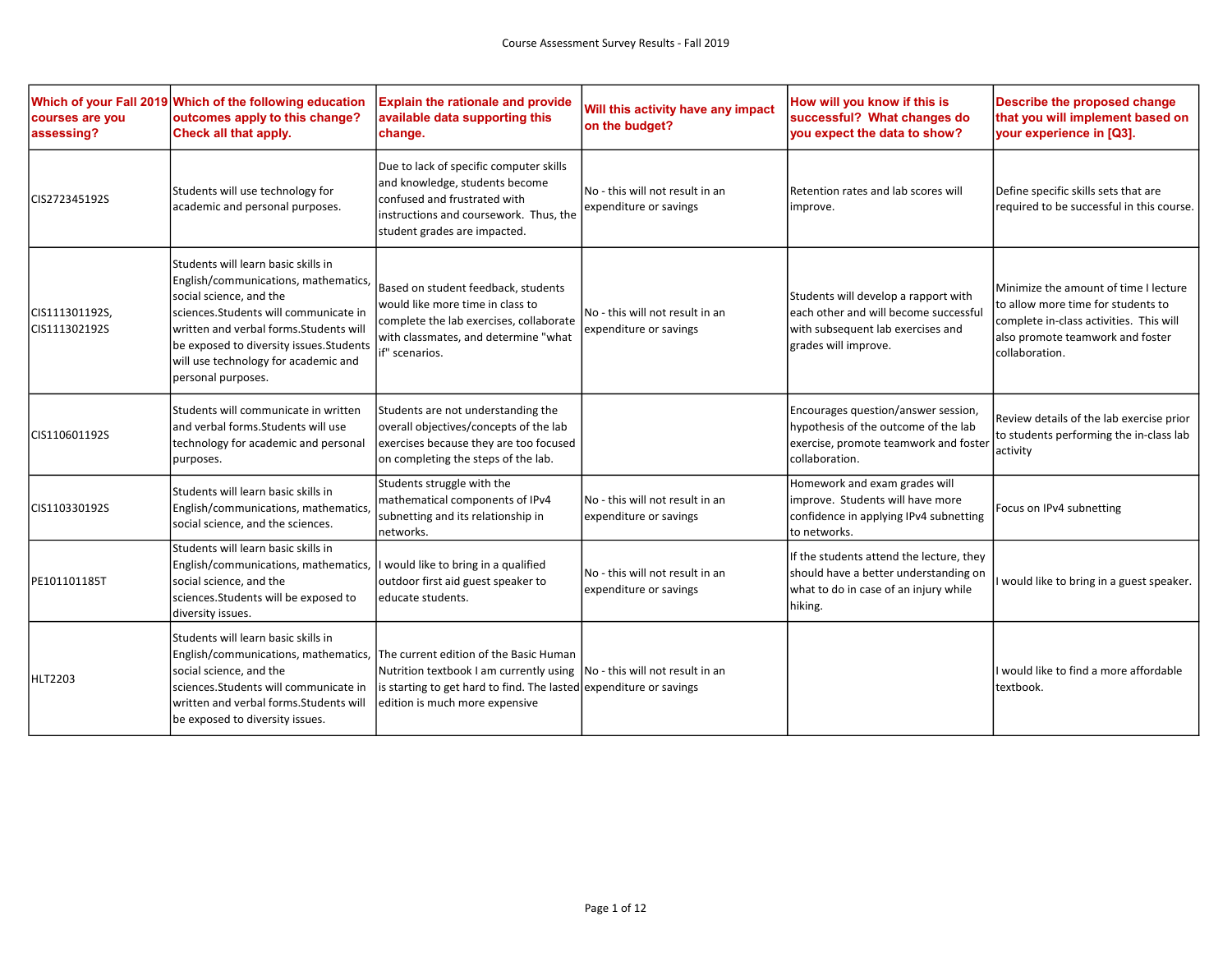| courses are you<br>assessing?                                    | Which of your Fall 2019 Which of the following education<br>outcomes apply to this change?<br>Check all that apply.                                                                                                                                                                                   | <b>Explain the rationale and provide</b><br>available data supporting this<br>change.                                                                                                                                                                                                                                                                                   | Will this activity have any impact<br>on the budget?      | How will you know if this is<br>successful? What changes do<br>you expect the data to show?                                                                                 | Describe the proposed change<br>that you will implement based on<br>your experience in [Q3].                                                                                                                            |
|------------------------------------------------------------------|-------------------------------------------------------------------------------------------------------------------------------------------------------------------------------------------------------------------------------------------------------------------------------------------------------|-------------------------------------------------------------------------------------------------------------------------------------------------------------------------------------------------------------------------------------------------------------------------------------------------------------------------------------------------------------------------|-----------------------------------------------------------|-----------------------------------------------------------------------------------------------------------------------------------------------------------------------------|-------------------------------------------------------------------------------------------------------------------------------------------------------------------------------------------------------------------------|
| PE1002                                                           | Students will learn basic skills in<br>English/communications, mathematics,<br>social science, and the<br>sciences. Students will communicate in<br>written and verbal forms. Students will<br>be exposed to diversity issues. Students<br>will use technology for academic and<br>personal purposes. | always assign a Fitness Journal project<br>that is due at the end of the semester.<br>The journal includes all the labs that are<br>assigned throughout the semester. By<br>the end of the semester students seem<br>to lose important lab papers that need<br>to be included. By grading the journal in<br>smaller sections, I think students will be<br>more mindful. | No - this will not result in an<br>expenditure or savings | I expect to see better quality and more<br>complete journals submitted.                                                                                                     | Break up the journal project into<br>smaller sections instead of one big<br>project due at the end of the semester.                                                                                                     |
| BUS251330192S                                                    | Students will communicate in written<br>and verbal forms.                                                                                                                                                                                                                                             | To relieve the stress for students of<br>doing a final project and a final exam at<br>the same time.                                                                                                                                                                                                                                                                    | No - this will not result in an<br>expenditure or savings | Grades will improve as students feel<br>less overwhelmed. I am concerned at<br>the number of F's and W's I had in a<br>course that isn't that difficult (in my<br>opinion). | Instead of a final project and a final<br>exam, I plan to make the final project<br>due earlier in the semester.                                                                                                        |
| MATH007360192S<br>MATH007304192S                                 | Students will learn basic skills in<br>English/communications, mathematics,<br>social science, and the<br>sciences. Students will communicate in<br>written and verbal forms.                                                                                                                         | Attendance will improve retention<br>rates.                                                                                                                                                                                                                                                                                                                             | Yes - this will be a budget savings                       | I will compare attendance and pass<br>rates from this semester to last year.                                                                                                | I will have more whole class progress<br>check where I discuss grades and<br>attendance with each person<br>individually. I will also continue to work<br>closely with Jennifer Rowe through our<br>First Alert system. |
| CPT010303192S<br>CPT010302192S                                   | Students will learn basic skills in<br>English/communications, mathematics,<br>social science, and the<br>sciences. Students will communicate in<br>written and verbal forms.                                                                                                                         | Attendance will improve retention<br>rates.                                                                                                                                                                                                                                                                                                                             | Yes - this will be a budget savings                       | I will compare attendance and pass<br>rates from this semester to last year.                                                                                                | I will have more whole class progress<br>check where I discuss grades and<br>attendance with each person<br>individually. I will also continue to work<br>closely with Jennifer Rowe through our<br>First Alert system. |
| CPT012301192S<br>CPT012302192S                                   | Students will learn basic skills in<br>English/communications, mathematics,<br>social science, and the<br>sciences. Students will communicate in<br>written and verbal forms.                                                                                                                         | Attendance will improve retention<br>rates.                                                                                                                                                                                                                                                                                                                             | Yes - this will be a budget savings                       | I will compare attendance and pass<br>rates from this semester to last year.                                                                                                | I will have more whole class progress<br>check where I discuss grades and<br>attendance with each person<br>individually. I will also continue to work<br>closely with Jennifer Rowe through our<br>First Alert system. |
| ORT101104195T<br>ORT101152195T<br>ORT101150194T<br>ORT101101194T | Students will learn basic skills in<br>English/communications, mathematics,<br>social science, and the<br>sciences. Students will communicate in<br>written and verbal forms.                                                                                                                         | Attendance will improve retention<br>rates.                                                                                                                                                                                                                                                                                                                             | Yes - this will be a budget savings                       | I will compare attendance and pass<br>rates from this semester to last year.                                                                                                | I will have more whole class progress<br>check where I discuss grades and<br>attendance with each person<br>individually. I will also continue to work<br>closely with Jennifer Rowe through our<br>First Alert system. |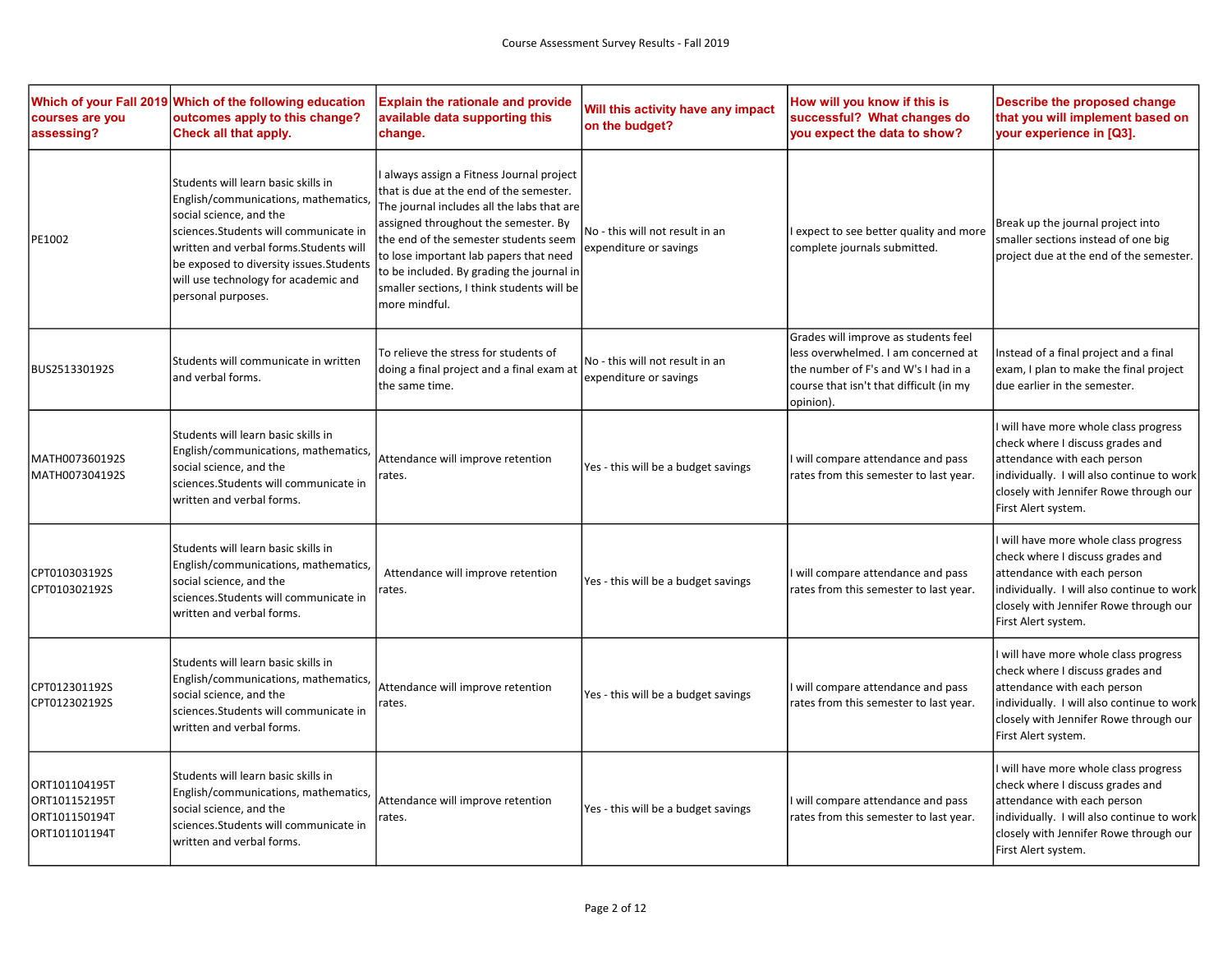| courses are you<br>assessing?                           | Which of your Fall 2019 Which of the following education<br>outcomes apply to this change?<br>Check all that apply.                                                                    | <b>Explain the rationale and provide</b><br>available data supporting this<br>change.                                                                                                                                                                                                                                     | Will this activity have any impact<br>on the budget?       | How will you know if this is<br>successful? What changes do<br>you expect the data to show?                                                   | Describe the proposed change<br>that you will implement based on<br>your experience in [Q3].                                                                                                                                                                                                                              |
|---------------------------------------------------------|----------------------------------------------------------------------------------------------------------------------------------------------------------------------------------------|---------------------------------------------------------------------------------------------------------------------------------------------------------------------------------------------------------------------------------------------------------------------------------------------------------------------------|------------------------------------------------------------|-----------------------------------------------------------------------------------------------------------------------------------------------|---------------------------------------------------------------------------------------------------------------------------------------------------------------------------------------------------------------------------------------------------------------------------------------------------------------------------|
| MATH000301192S,<br>MATH000303192S,<br>MATH000304192S    | Students will learn basic skills in<br>English/communications, mathematics,<br>social science, and the sciences.                                                                       | these examples should help students<br>recall the process for completing<br>various assignment types                                                                                                                                                                                                                      | No - this will not result in an<br>expenditure or savings  | improved quiz and exam scores                                                                                                                 | added videos from textbook publisher<br>and Khan Academy that show worked<br>examples of problems                                                                                                                                                                                                                         |
| CHEM1014L01192S,<br>CHEM1014L02192S                     | Students will learn basic skills in<br>English/communications, mathematics,<br>social science, and the sciences.                                                                       | continue to monitor                                                                                                                                                                                                                                                                                                       | lNo - this will not result in an<br>expenditure or savings | formation of baseline                                                                                                                         | continue to monitor midterm exam<br>results                                                                                                                                                                                                                                                                               |
| BIOL1004L01192S,<br>BIOL1004L02192S,<br>BIOL1004L03192S | Students will learn basic skills in<br>English/communications, mathematics,<br>social science, and the<br>sciences.Students will use technology<br>for academic and personal purposes. | The laboratory exam is difficult and<br>many students do poorly; currently<br>only one lab exam is given but in spring<br>2020 I will give two lab exams (one on<br>use and care of the microscope and<br>another on taxonomy). Will spend<br>more time on taxonomy during lab<br>class times to improve lab exam scores. | Yes - this will require an additional<br>expenditure       | improved average lab exam score                                                                                                               | The laboratory exam is difficult and<br>many students do poorly; currently<br>only one lab exam is given but in spring<br>2020 I will give two lab exams (one on<br>use and care of the microscope and<br>another on taxonomy). Will spend<br>more time on taxonomy during lab<br>class times to improve lab exam scores. |
| MATH000306192S                                          | Students will learn basic skills in<br>English/communications, mathematics,<br>social science, and the sciences.                                                                       | Extra class time would be valuable to<br>students.                                                                                                                                                                                                                                                                        | No - this will not result in an<br>expenditure or savings  | Class grades should improve.                                                                                                                  | To allow more class time, I will likely<br>assign take-home quizzes occasionally.                                                                                                                                                                                                                                         |
| AGRI130301192S                                          | Students will learn basic skills in<br>English/communications, mathematics,<br>social science, and the<br>lsciences.Students will communicate in<br>written and verbal forms.          | I believe adding more labs will help the<br>students retain the information<br>surrounding the topics. During this<br>semester, we did a soil texture lab. The<br>students seemed to enjoy this<br>assignment and they retained the<br>information for the exams.                                                         | No - this will not result in an<br>expenditure or savings  | All of the topics that were paired with<br>hands on learning the students<br>retained the information for exams and<br>quizzes.               | Based on my experience teaching Intro<br>to Plant Science, I believe it is<br>important to have more lab<br>assignments to provide the students<br>with hands on learning. These lab<br>assignments will cover classifying of<br>crops, soil pH, soil texture, etc.                                                       |
| MATH103301192S                                          | Students will learn basic skills in<br>English/communications, mathematics,<br>social science, and the<br>sciences. Students will communicate in<br>written and verbal forms.          | The first test is the foundation of the<br>course. Students that don't do well on<br>exam 1 typically don't earn an A or B in lexpenditure or savings<br>the course.                                                                                                                                                      | No - this will not result in an                            | I hope to have fewer that drop or earn<br>a D. Few fail trig because they've<br>learned to drop a course before the F<br>hits the transcript. | students that don't do well on the first<br>exam will have to come by my office for<br>an improvement plan                                                                                                                                                                                                                |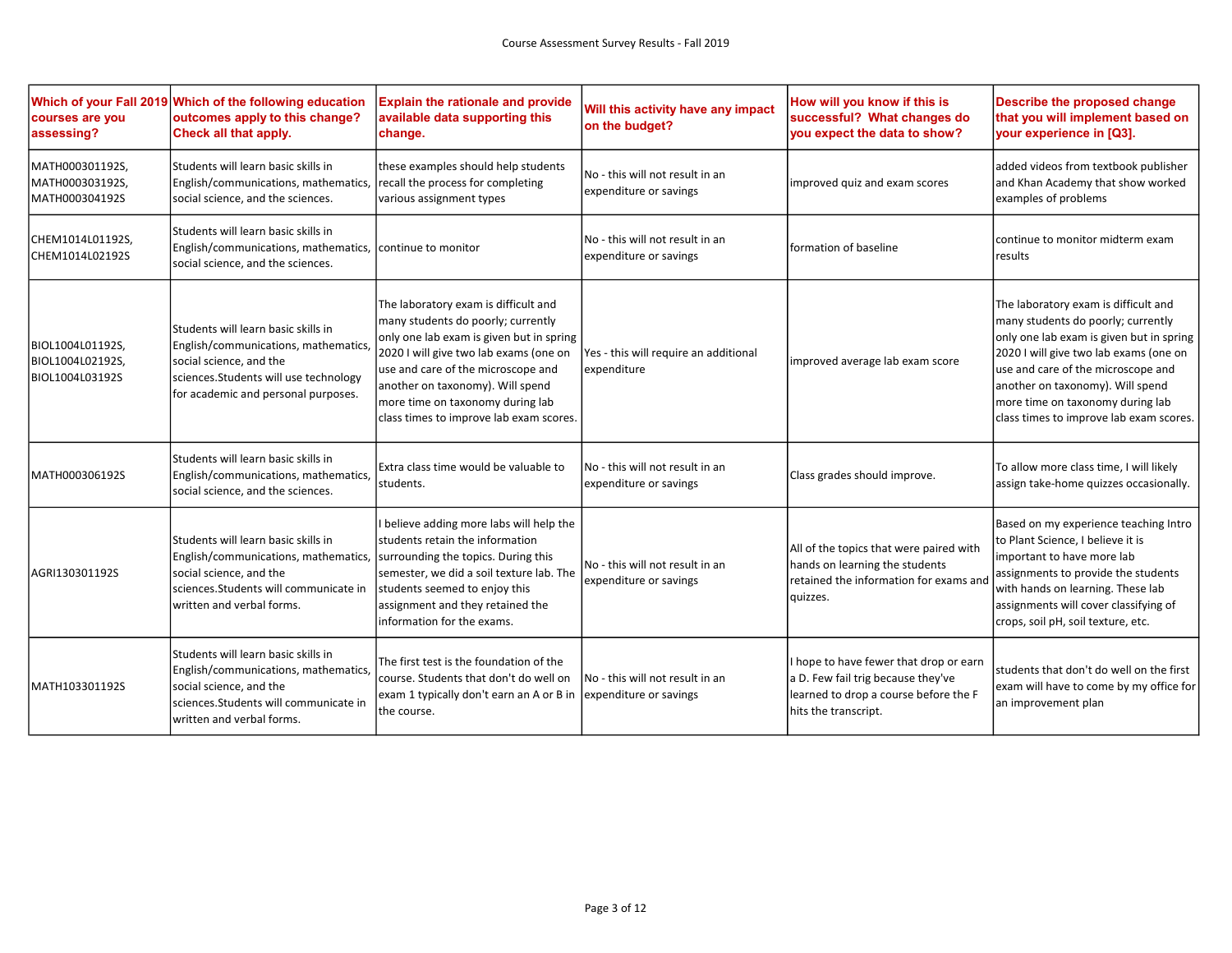| courses are you<br>assessing?                                                                                                              | Which of your Fall 2019 Which of the following education<br>outcomes apply to this change?<br>Check all that apply.                                                                                                                                                                                   | <b>Explain the rationale and provide</b><br>available data supporting this<br>change.                                                                                                                                                                                                                                                                                                            | Will this activity have any impact<br>on the budget?      | How will you know if this is<br>successful? What changes do<br>you expect the data to show?                                                                                    | Describe the proposed change<br>that you will implement based on<br>your experience in [Q3].                                                                                                                                                                      |
|--------------------------------------------------------------------------------------------------------------------------------------------|-------------------------------------------------------------------------------------------------------------------------------------------------------------------------------------------------------------------------------------------------------------------------------------------------------|--------------------------------------------------------------------------------------------------------------------------------------------------------------------------------------------------------------------------------------------------------------------------------------------------------------------------------------------------------------------------------------------------|-----------------------------------------------------------|--------------------------------------------------------------------------------------------------------------------------------------------------------------------------------|-------------------------------------------------------------------------------------------------------------------------------------------------------------------------------------------------------------------------------------------------------------------|
| COMM 1203 sections 01,<br>02, 04, 50, 52                                                                                                   | Students will learn basic skills in<br>English/communications, mathematics,<br>social science, and the<br>sciences. Students will communicate in<br>written and verbal forms. Students will<br>be exposed to diversity issues. Students<br>will use technology for academic and<br>personal purposes. | think students will do better when<br>they are able to see their speeches in<br>order to critique them.                                                                                                                                                                                                                                                                                          | No - this will not result in an<br>expenditure or savings | I'll ask students at the end of the<br>semester what they thought about<br>watching themselves, and I hope to see<br>improvement from one speech to<br>another.                | plan to have students record<br>Ithemselves in seated classes for at least<br>one speech.                                                                                                                                                                         |
| CIS102340192S,<br>CIS113340192S,<br>CIS120330192S,<br>CIS120350192S,<br>CIS151340192S,<br>CIS245340192S<br>CIS255340192S,<br>CIS290301192S | Students will communicate in written<br>and verbal forms.                                                                                                                                                                                                                                             | have a tendency to be very lenient<br>when it comes to due dates and<br>deadlines as a matter of courtesy. I feel<br>like some students take liberty with it<br>and I don't like it. Not one bit!                                                                                                                                                                                                | No - this will not result in an<br>expenditure or savings | expect my grade book to not be filled<br>in with zeroes until the last few weeks<br>of class.                                                                                  | Be more stringent with due dates and<br>deadlines.                                                                                                                                                                                                                |
| EDU204350182S                                                                                                                              | Students will be exposed to diversity<br>issues.                                                                                                                                                                                                                                                      | feel the more students see children<br>with exceptional needs in the<br>classroom, it will bring to life what they<br>are reading in the textbook.                                                                                                                                                                                                                                               | No - this will not result in an<br>expenditure or savings | Student feedback                                                                                                                                                               | would like to add more videos of<br>classroom teaching as examples of<br>working with exceptional children/.                                                                                                                                                      |
| EDU211301182S                                                                                                                              | Students will communicate in written<br>and verbal forms. Students will be<br>exposed to diversity issues.                                                                                                                                                                                            | feel the more students have the<br>opportunity to observe and practice<br>teach the better prepared they will be.                                                                                                                                                                                                                                                                                | No - this will not result in an<br>expenditure or savings | Student feedback on knowledge<br>obtained and experiences                                                                                                                      | Currently, students only go to one area<br>school and observe and teach. I would<br>like to increase this to one more school<br>and two more grades to observe and<br>teach.                                                                                      |
| EDU203301182S:                                                                                                                             | Students will learn basic skills in<br>English/communications, mathematics,<br>social science, and the sciences.                                                                                                                                                                                      | This will give students the opportunity<br>to hear and ask questions to help them<br>assess if the education field is for them.                                                                                                                                                                                                                                                                  | No - this will not result in an<br>expenditure or savings | Feedback from the students                                                                                                                                                     | current professionals in the field to<br>speak to the class.                                                                                                                                                                                                      |
| CIS250330192S,<br>CIS250350192S                                                                                                            | Students will communicate in written<br>and verbal forms. Students will use<br>technology for academic and personal<br>purposes.                                                                                                                                                                      | Employers look for potential employees<br>that have good critical thinking skills,<br>problem solving skills and work ethic<br>towards job related work situations.<br>This course is a software hands on<br>course and working with more "real<br>world" type lab projects will give the<br>students more experience in critical<br>thinking skills relating to job related<br>work situations. | No - this will not result in an<br>expenditure or savings | Improved quality in submitted<br>assignments which can lead to a higher<br>grade received based on quality of<br>work, improved team work among<br>students on course project. | No change. Continuing to include the<br>additional "real world" type lab projects<br>for assignments. These give the<br>students more experience in critical<br>thinking skills, problem solving skills<br>and work ethic towards job related<br>work situations. |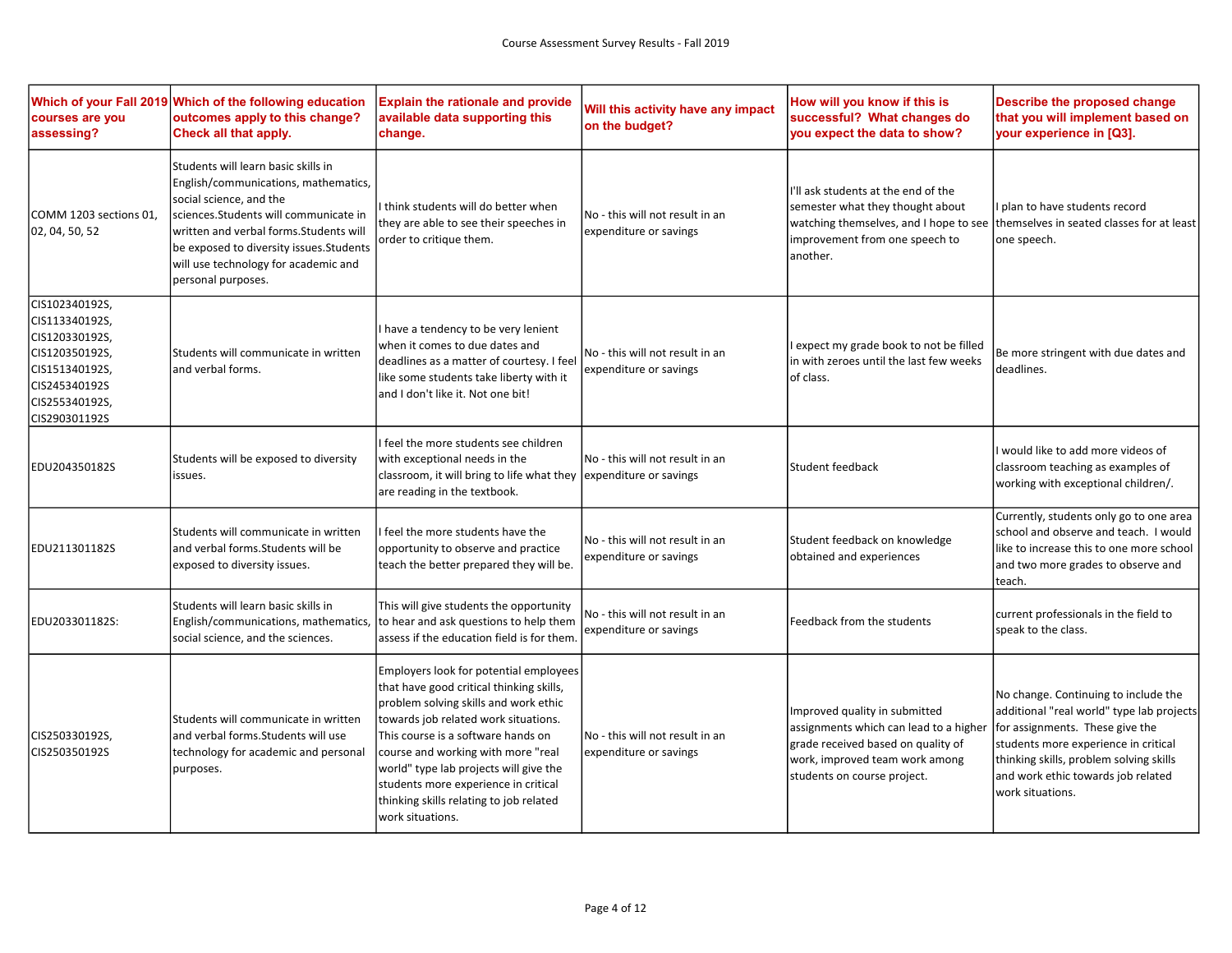| courses are you<br>assessing?                        | Which of your Fall 2019 Which of the following education<br>outcomes apply to this change?<br>Check all that apply.              | <b>Explain the rationale and provide</b><br>available data supporting this<br>change.                                                                                                                                                                                                                                                                                                           | Will this activity have any impact<br>on the budget?      | How will you know if this is<br>successful? What changes do<br>you expect the data to show?                                                                                      | Describe the proposed change<br>that you will implement based on<br>your experience in [Q3].                                                                                                                                                                             |
|------------------------------------------------------|----------------------------------------------------------------------------------------------------------------------------------|-------------------------------------------------------------------------------------------------------------------------------------------------------------------------------------------------------------------------------------------------------------------------------------------------------------------------------------------------------------------------------------------------|-----------------------------------------------------------|----------------------------------------------------------------------------------------------------------------------------------------------------------------------------------|--------------------------------------------------------------------------------------------------------------------------------------------------------------------------------------------------------------------------------------------------------------------------|
| CIS140350192S                                        | Students will communicate in written<br>and verbal forms. Students will use<br>technology for academic and personal<br>purposes. | Employers look for potential employees<br>that have good critical thinking skills,<br>problem solving skills and work ethic<br>towards job related work situations.<br>This course is a software hands on<br>course and working with more "real<br>world" type lab projects will give the<br>students more experience in critical<br>thinking skills relating to job related<br>work situations | No - this will not result in an<br>expenditure or savings | Improved quality in submitted<br>assignments which could lead to a<br>higher grade received based on quality<br>of work, improved team work among<br>students on course project. | This is a software hands on course and<br>working with more "real world" type<br>lab projects for assignments will give<br>the students more experience in critical<br>thinking skills, problem solving skills<br>and work ethic towards job related<br>work situations. |
| 01182S                                               | EDU211301182S,EDU2803 Students will communicate in written<br>and verbal forms.                                                  | Every semester I have students who<br>drop the course because they fall<br>behind in their projects. I feel if they<br>have some points available in another<br>format they might not withdraw.                                                                                                                                                                                                 | No - this will not result in an<br>expenditure or savings | Less amount of withdraws from the<br>course at mid term or at the end of the<br>course.                                                                                          | I have taught these courses completely<br>project based for the last couple of<br>years. This time I would like to add<br>some tests to the course.                                                                                                                      |
| CIS105330194T,<br>CIS105331194T,<br>CIS105350194T    | Students will use technology for<br>academic and personal purposes.                                                              | Students use the same software for<br>assignments in their other classes. This<br>is a basic computer class to help them<br>be more prepared to work with the<br>computer and software they will be<br>required to work with in their other<br>classes.                                                                                                                                         | No - this will not result in an<br>expenditure or savings | successful completion of assignments,<br>grades                                                                                                                                  | Would implement more hands on<br>software projects so students can<br>become more comfortable using the<br>Microsoft Office software and different  <br>functions the computer while using<br>each software.program.                                                     |
| BUS211350192S                                        | Students will learn basic skills in<br>English/communications, mathematics,<br>social science, and the sciences.                 | The current program was not successful                                                                                                                                                                                                                                                                                                                                                          | No - this will not result in an<br>expenditure or savings | They are more successful in the class                                                                                                                                            | Change in online homework                                                                                                                                                                                                                                                |
| MATH010303194T,<br>MATH010304192S                    | Students will learn basic skills in<br>English/communications, mathematics,<br>social science, and the sciences.                 | do not plan on changing anything for<br>this course. It was successful.                                                                                                                                                                                                                                                                                                                         | No - this will not result in an<br>expenditure or savings | I do not plan on changing anything for<br>this course. It was successful.                                                                                                        | I do not plan on changing anything for<br>this course. It was successful.                                                                                                                                                                                                |
| MATH102303192S,<br>MATH102305192S,<br>MATH102306195T | Students will learn basic skills in<br>English/communications, mathematics,<br>social science, and the sciences.                 | am not planning on changing any<br>delivery type for this course.                                                                                                                                                                                                                                                                                                                               | No - this will not result in an<br>expenditure or savings | I am not planning on changing any<br>delivery type for this course.                                                                                                              | I am not planning on changing any<br>delivery type for this course.                                                                                                                                                                                                      |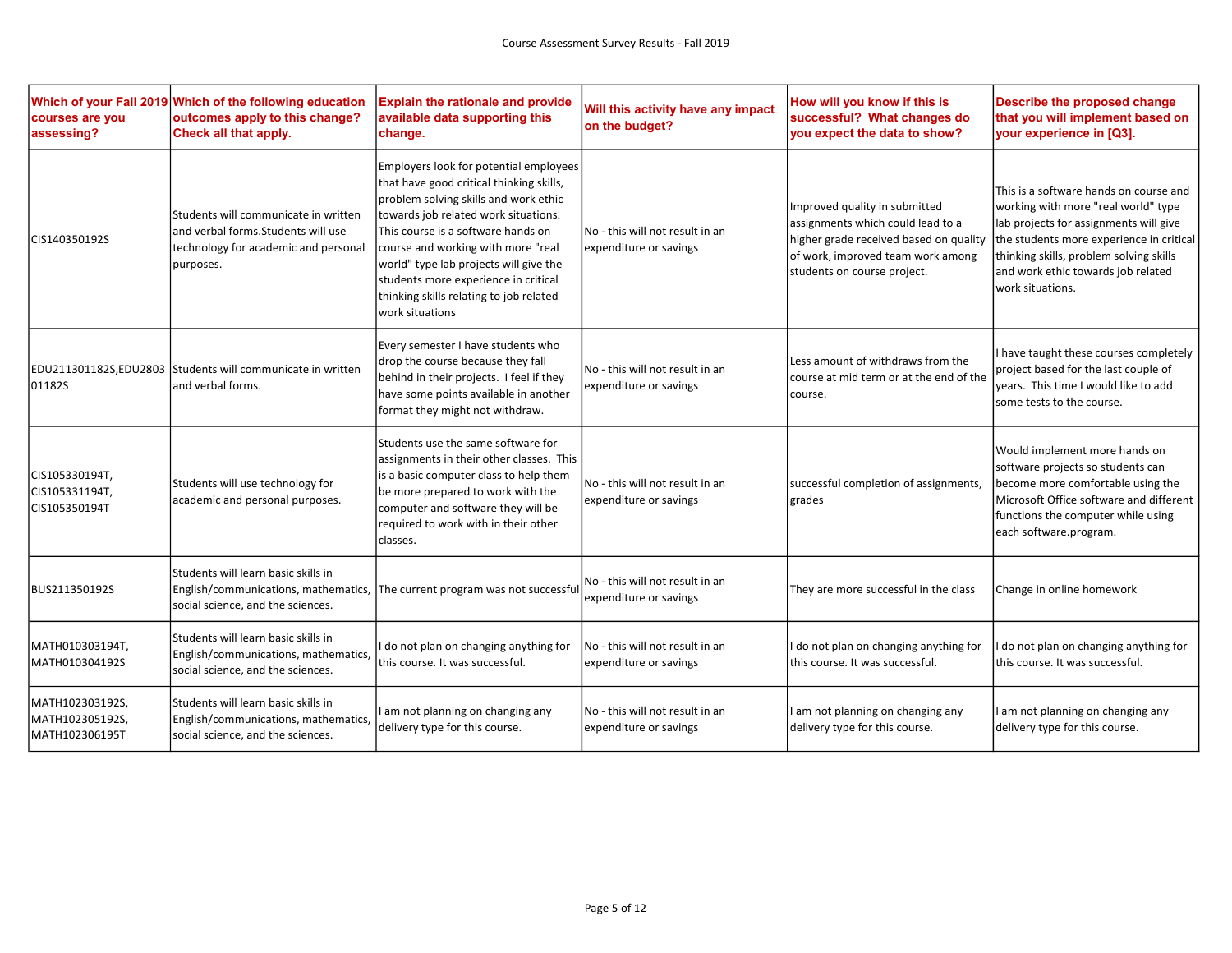| courses are you<br>assessing?                                                              | Which of your Fall 2019 Which of the following education<br>outcomes apply to this change?<br>Check all that apply.                                                                                                                                                                                   | <b>Explain the rationale and provide</b><br>available data supporting this<br>change.                                                                                                                                                                                        | Will this activity have any impact<br>on the budget?      | How will you know if this is<br>successful? What changes do<br>you expect the data to show?                                                                     | Describe the proposed change<br>that you will implement based on<br>your experience in [Q3].                                                                                                                                  |
|--------------------------------------------------------------------------------------------|-------------------------------------------------------------------------------------------------------------------------------------------------------------------------------------------------------------------------------------------------------------------------------------------------------|------------------------------------------------------------------------------------------------------------------------------------------------------------------------------------------------------------------------------------------------------------------------------|-----------------------------------------------------------|-----------------------------------------------------------------------------------------------------------------------------------------------------------------|-------------------------------------------------------------------------------------------------------------------------------------------------------------------------------------------------------------------------------|
| AUTO101315182,<br>AUTO230315182,<br>Auto130315182H<br>,AUTO103301185T,<br>AUTO140201185T   | Students will learn basic skills in<br>English/communications, mathematics,<br>social science, and the<br>sciences. Students will communicate in<br>written and verbal forms. Students will<br>use technology for academic and<br>personal purposes.                                                  | Lab assignments are needed for hands-<br>on learning, and increasing these types<br>of assignments should help information<br>retention of respective courses.<br>Grading data supports more<br>engagement with hands-on activities<br>than with other forms of assignments. | No - this will not result in an<br>expenditure or savings | Student confidence and motivation<br>changes. Improved testing scores.<br>Improved attendance.                                                                  | would like to plan more lab<br>assignments with a different structure.<br>Power Points are deadly. I'm already<br>breaking up the Power Points with<br>other methods, but would like to do<br>more of these, and more varied. |
| AUTO102301194T,<br>AUTO110301194T,<br>AUTO130301194T,<br>AUTO210301195T,<br>AUTO230301195T | Students will use technology for<br>academic and personal purposes.                                                                                                                                                                                                                                   | At the suggestion of local shops, I will<br>enhance the electrical portion of the<br>labs by increasing the use of wiring<br>diagrams to diagnose electrical<br>problems.                                                                                                    | No - this will not result in an<br>expenditure or savings | Feedback from local employers will be<br>taken and students will be tested as to<br>their understanding of the concept of<br>repairs in the electrical circuit. | would like to use wiring diagrams<br>more in depth in that I will intentionally<br>cause a problem with the trainer and<br>have the students trace the diagrams to<br>find the open or short.                                 |
| MATH010360195T                                                                             | Students will learn basic skills in<br>English/communications, mathematics,<br>social science, and the sciences.                                                                                                                                                                                      |                                                                                                                                                                                                                                                                              | No - this will not result in an<br>expenditure or savings |                                                                                                                                                                 |                                                                                                                                                                                                                               |
| MATH000360194T                                                                             | Students will learn basic skills in<br>English/communications, mathematics,<br>social science, and the sciences.                                                                                                                                                                                      |                                                                                                                                                                                                                                                                              | No - this will not result in an<br>expenditure or savings |                                                                                                                                                                 |                                                                                                                                                                                                                               |
| HOSP230360192S                                                                             | Students will communicate in written<br>and verbal forms.                                                                                                                                                                                                                                             | Loss Prevention and Security has been<br>added as an elective so adding a<br>component covering Criminal Justice is<br>important.                                                                                                                                            | No - this will not result in an<br>expenditure or savings | Increased number of CJ students<br>enrolling in the class.                                                                                                      | Add a component for law enforcement,<br>security, to hotel security.                                                                                                                                                          |
| TECH287301192S                                                                             | Students will communicate in written<br>and verbal forms.                                                                                                                                                                                                                                             |                                                                                                                                                                                                                                                                              | No - this will not result in an<br>expenditure or savings |                                                                                                                                                                 | Add a presentation/demonstration<br>component to coursework.                                                                                                                                                                  |
| Fall 2019 - LEGAL<br><b>ENVIRONMENT OF</b><br><b>BUSINESS - NET - NET</b>                  | Students will communicate in written<br>and verbal forms. Students will be<br>exposed to diversity issues.                                                                                                                                                                                            |                                                                                                                                                                                                                                                                              | No - this will not result in an<br>expenditure or savings | I have seen improvement                                                                                                                                         | APA format, engagement,                                                                                                                                                                                                       |
| CRJ225301192S                                                                              | Students will learn basic skills in<br>English/communications, mathematics,<br>social science, and the sciences.                                                                                                                                                                                      | Written assignments and hands-on<br>crime scene scientific practical<br>exercises.                                                                                                                                                                                           | No - this will not result in an<br>expenditure or savings | No changes.                                                                                                                                                     | No changes.                                                                                                                                                                                                                   |
| CRJ122301192S                                                                              | Students will learn basic skills in<br>English/communications, mathematics,<br>social science, and the<br>sciences. Students will communicate in<br>written and verbal forms. Students will<br>be exposed to diversity issues. Students<br>will use technology for academic and<br>personal purposes. |                                                                                                                                                                                                                                                                              | No - this will not result in an<br>expenditure or savings |                                                                                                                                                                 | <b>Text book</b>                                                                                                                                                                                                              |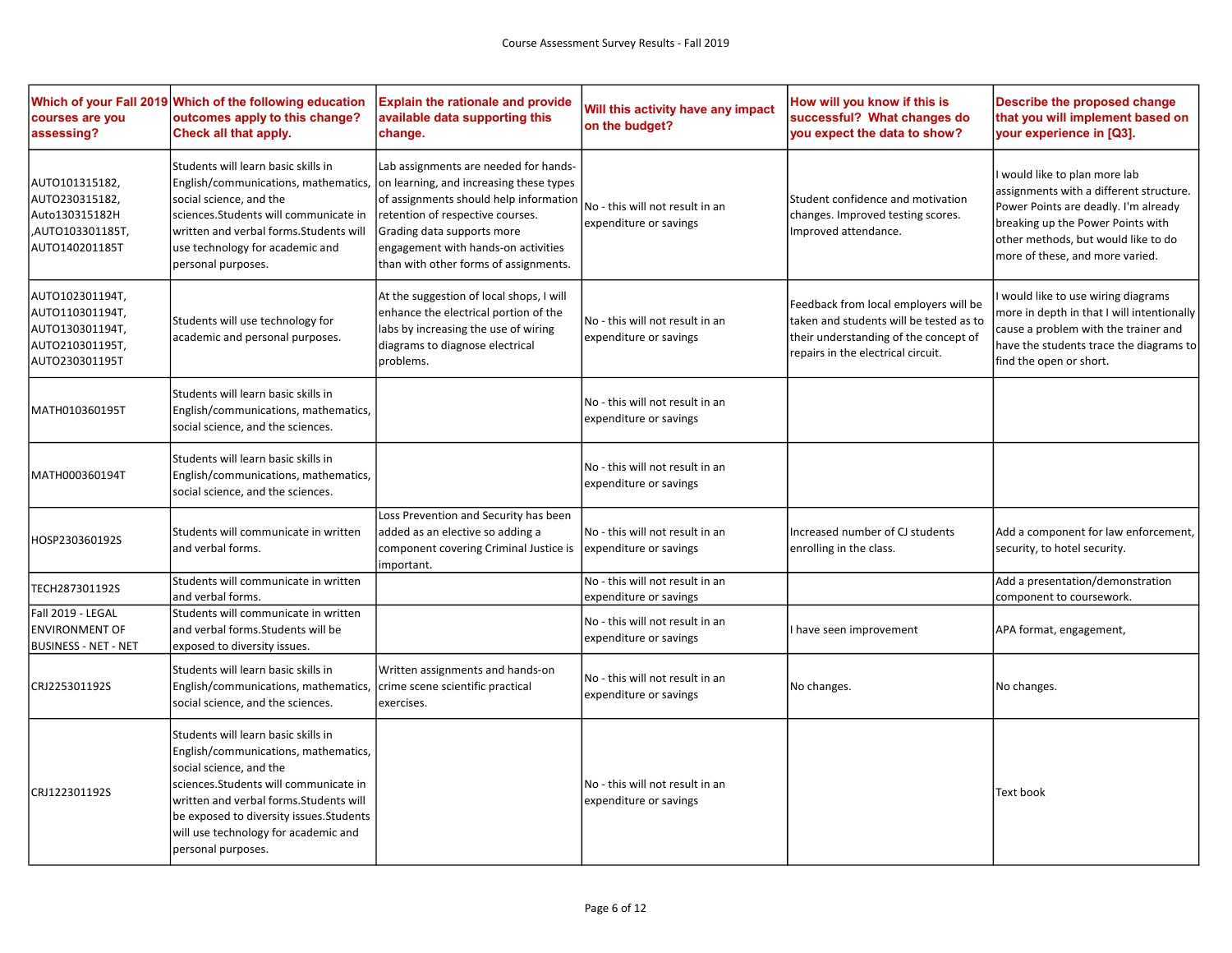| courses are you<br>assessing?                                 | Which of your Fall 2019 Which of the following education<br>outcomes apply to this change?<br>Check all that apply.                                                                                                                                                                                   | <b>Explain the rationale and provide</b><br>available data supporting this<br>change.                                                                                                           | Will this activity have any impact<br>on the budget?       | How will you know if this is<br>successful? What changes do<br>you expect the data to show?                                 | Describe the proposed change<br>that you will implement based on<br>your experience in [Q3].                                                                                   |
|---------------------------------------------------------------|-------------------------------------------------------------------------------------------------------------------------------------------------------------------------------------------------------------------------------------------------------------------------------------------------------|-------------------------------------------------------------------------------------------------------------------------------------------------------------------------------------------------|------------------------------------------------------------|-----------------------------------------------------------------------------------------------------------------------------|--------------------------------------------------------------------------------------------------------------------------------------------------------------------------------|
| CRJ102350192S                                                 | Students will use technology for<br>academic and personal purposes.                                                                                                                                                                                                                                   | Students are required to have<br>computer skills to complete this course<br>and to complete the research<br>assignment.                                                                         | INo - this will not result in an<br>expenditure or savings | Completing of the course assignments<br>and research paper.                                                                 | No changes.                                                                                                                                                                    |
| CRJ102301192S                                                 | Students will communicate in written<br>and verbal forms.                                                                                                                                                                                                                                             | Written research paper.                                                                                                                                                                         | No - this will not result in an<br>expenditure or savings  | Completion and presentation.                                                                                                | No change.                                                                                                                                                                     |
| HSA 1023 Making<br>Connections in Rehab<br>Services - NET     | Students will use technology for<br>academic and personal purposes.                                                                                                                                                                                                                                   | testing integrity; work on personal<br>interaction skills and build relationships No - this will not result in an<br>with others who share a similar goal or expenditure or savings<br>interest |                                                            | feedback on class summary and surveys                                                                                       | Use RLDB for taking exams and quizzes;<br>more discussion boards;                                                                                                              |
| SPN201330192S                                                 | Students will use technology for<br>academic and personal purposes.                                                                                                                                                                                                                                   | See above                                                                                                                                                                                       |                                                            | Ease of functionality. Less time spent<br>on technical problems and more on<br>target area of learning.                     | Flash player no longer functions well,<br>and will cease to function completely.<br>The current lab program uses flash<br>player, so a different lab program must<br>be found. |
| Fall 2019 - LEGAL<br><b>ENVIRONMENT OF</b><br><b>BUSINESS</b> | Students will use technology for<br>academic and personal purposes.                                                                                                                                                                                                                                   |                                                                                                                                                                                                 | No - this will not result in an<br>expenditure or savings  |                                                                                                                             |                                                                                                                                                                                |
| RN232302192S                                                  | Students will learn basic skills in<br>English/communications, mathematics,<br>social science, and the<br>sciences. Students will communicate in<br>written and verbal forms. Students will<br>be exposed to diversity issues. Students<br>will use technology for academic and<br>personal purposes. |                                                                                                                                                                                                 | No - this will not result in an<br>expenditure or savings  | continued retention improved NCLEX<br>scores                                                                                | make 15 weeks into 2 7 week courses                                                                                                                                            |
| ECON231330192S                                                | Students will learn basic skills in<br>English/communications, mathematics,<br>social science, and the<br>sciences.Students will communicate in<br>written and verbal forms. Students will<br>use technology for academic and<br>personal purposes.                                                   | Students are exposed to various topics<br>related to Economics. They are<br>expected to do a research project and<br>present it to class as a final project.                                    | No - this will not result in an<br>expenditure or savings  | The knowledge exhibited during the<br>presentation indicates their grasp of<br>the concepts covered during the<br>semester. | No Change.                                                                                                                                                                     |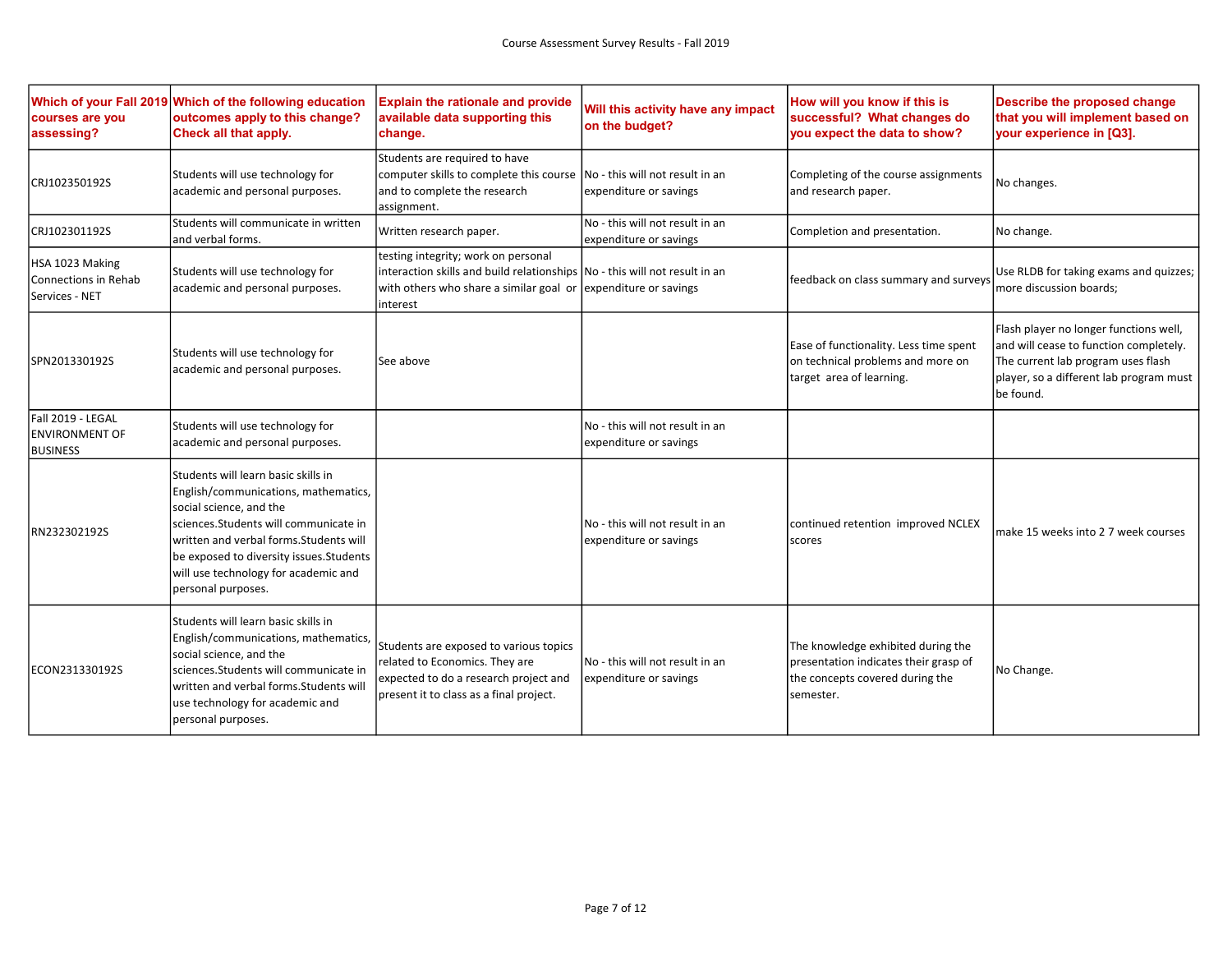| courses are you<br>assessing? | Which of your Fall 2019 Which of the following education<br>outcomes apply to this change?<br>Check all that apply.                                                                                                                                                                                   | <b>Explain the rationale and provide</b><br>available data supporting this<br>change.                                                                                                                           | Will this activity have any impact<br>on the budget?      | How will you know if this is<br>successful? What changes do<br>you expect the data to show? | Describe the proposed change<br>that you will implement based on<br>your experience in [Q3].                                                                                                                      |
|-------------------------------|-------------------------------------------------------------------------------------------------------------------------------------------------------------------------------------------------------------------------------------------------------------------------------------------------------|-----------------------------------------------------------------------------------------------------------------------------------------------------------------------------------------------------------------|-----------------------------------------------------------|---------------------------------------------------------------------------------------------|-------------------------------------------------------------------------------------------------------------------------------------------------------------------------------------------------------------------|
| BUS283301192S                 | Students will learn basic skills in<br>English/communications, mathematics,<br>social science, and the<br>sciences. Students will communicate in<br>written and verbal forms. Students will<br>be exposed to diversity issues. Students<br>will use technology for academic and<br>personal purposes. | Students will read the books and<br>engage in class discussion. Additionally,  No - this will not result in an<br>they complete a research-based project expenditure or savings<br>and present it to the class. |                                                           | The final grade in the class is indicative<br>of success.                                   | No change.                                                                                                                                                                                                        |
| BUS101301192S                 | Students will communicate in written<br>and verbal forms. Students will be<br>exposed to diversity issues. Students<br>will use technology for academic and<br>personal purposes.                                                                                                                     | Students will complete research on<br>various topics throughout the semester<br>and write reports.                                                                                                              | No - this will not result in an<br>expenditure or savings | Students final grades indicate success.                                                     | No change.                                                                                                                                                                                                        |
| ACC211301192S                 | Students will learn basic skills in<br>English/communications, mathematics,<br>social science, and the<br>sciences. Students will communicate in<br>written and verbal forms. Students will<br>use technology for academic and<br>personal purposes.                                                  | I believe that students will learn more if<br>they have more practice with the<br>subject material.                                                                                                             | No - this will not result in an<br>expenditure or savings | A pre- and post- test will indicate the<br>amount of learning that has taken<br>place.      | would like to try to use a book with<br>online support.                                                                                                                                                           |
| ACC200350192S                 | Students will learn basic skills in<br>English/communications, mathematics,<br>social science, and the<br>sciences. Students will use technology<br>for academic and personal purposes.                                                                                                               | Students must understand and apply<br>the concepts of Accounting through<br>reading the material. A third-party<br>software is required to watch videos<br>and do the homework.                                 | No - this will not result in an<br>expenditure or savings | The class average typically is indicative<br>of the success.                                |                                                                                                                                                                                                                   |
| MATH214301192S                | Students will learn basic skills in<br>English/communications, mathematics,<br>social science, and the sciences.                                                                                                                                                                                      | Of those that stayed to the end, 100%<br>were successful                                                                                                                                                        | No - this will not result in an<br>expenditure or savings | If I have similar results as this semester. None                                            |                                                                                                                                                                                                                   |
| MATH110301192S                | Students will learn basic skills in<br>English/communications, mathematics,<br>social science, and the sciences.                                                                                                                                                                                      | When they have to use these<br>instruments in auto mechanics, etc,<br>they will know how to use them and<br>not need to be taught down at the tech<br>center.                                                   | No - this will not result in an<br>expenditure or savings | The test problems that require to<br>measure something will be done more<br>correctly.      | 'Il have the students practice more on<br>the measuring instruments                                                                                                                                               |
| MATH102401192S                | Students will learn basic skills in<br>English/communications, mathematics,<br>social science, and the sciences.                                                                                                                                                                                      | Test scores on this chapter are always<br>ower and I'm trying to improve them.                                                                                                                                  | No - this will not result in an<br>expenditure or savings | Average test scores will be higher over<br>this chapter.                                    | The exponential and logarithmic<br>functions seem to be a really sticking<br>point in college algebra. I tried<br>something different this semester and<br>I'm going to start with what I tried next<br>semester. |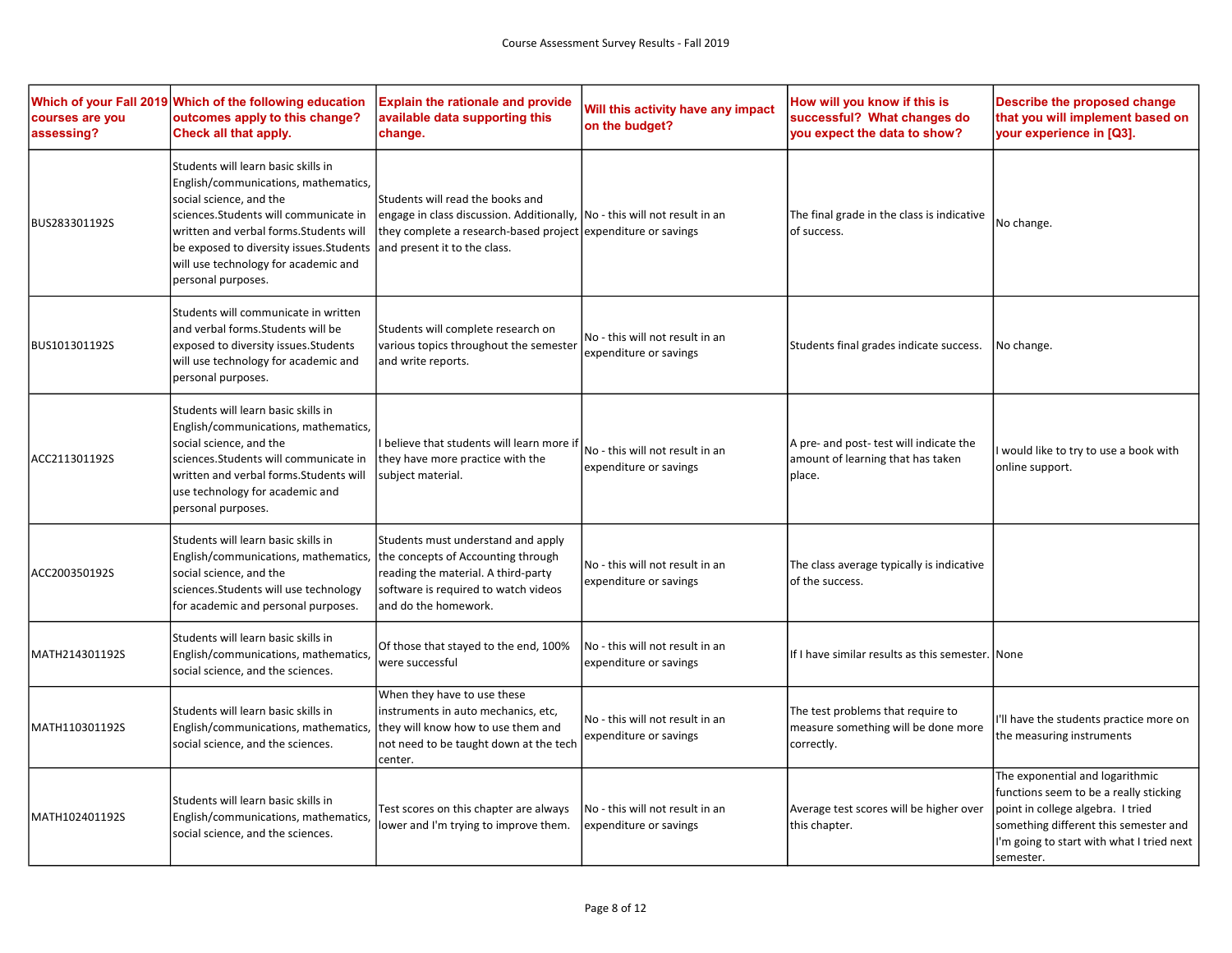| courses are you<br>assessing?                                                         | Which of your Fall 2019 Which of the following education<br>outcomes apply to this change?<br>Check all that apply.                                                                                                                                                                                   | <b>Explain the rationale and provide</b><br>available data supporting this<br>change.                                                                                                                                                                                                                                                                                                                                                                                                                               | Will this activity have any impact<br>on the budget?      | How will you know if this is<br>successful? What changes do<br>you expect the data to show?                                                        | Describe the proposed change<br>that you will implement based on<br>your experience in [Q3].                                                                                                                                                 |
|---------------------------------------------------------------------------------------|-------------------------------------------------------------------------------------------------------------------------------------------------------------------------------------------------------------------------------------------------------------------------------------------------------|---------------------------------------------------------------------------------------------------------------------------------------------------------------------------------------------------------------------------------------------------------------------------------------------------------------------------------------------------------------------------------------------------------------------------------------------------------------------------------------------------------------------|-----------------------------------------------------------|----------------------------------------------------------------------------------------------------------------------------------------------------|----------------------------------------------------------------------------------------------------------------------------------------------------------------------------------------------------------------------------------------------|
| SOC251301192S,<br>SOC251302192S,<br>SOC251303192S,<br>SOC251304192S,<br>PSY251350192S | Students will learn basic skills in<br>English/communications, mathematics,<br>social science, and the<br>sciences. Students will communicate in<br>written and verbal forms. Students will<br>be exposed to diversity issues. Students<br>will use technology for academic and<br>personal purposes. | The increase will allow students to<br>create community, self-express,<br>exchange ideas, develop research<br>strategies, and improve communication<br>skills. In the article The Creative<br>College: What Higher Education Can<br>Learn from Kindergartens and<br>Neuroscience by David Oxtoby is a<br>series of points concerning enjoyment<br>of learning, deeper learning through<br>brain/body connection, and increase of<br>novel thinking.<br>https://www.aacu.org/liberaleducation<br>/2018/summer/oxtoby | No - this will not result in an<br>expenditure or savings | Better retention, improved attendance,<br>greater satisfaction, better developed<br>application skills                                             | create more opportunities for group<br>work and creative applications                                                                                                                                                                        |
| BIOL2014L02192S                                                                       | Students will learn basic skills in<br>English/communications, mathematics,<br>social science, and the sciences.                                                                                                                                                                                      | To align with most other colleges in AR<br>as well as provide PTA students taking<br>A&P 1 with the nervous system<br>information. This change was made in<br>A&P 1 this fall.                                                                                                                                                                                                                                                                                                                                      | No - this will not result in an<br>expenditure or savings | A&P 1 student will have a working<br>knowledge of the nervous system.<br>Moving nervous system to A&P 1<br>resulted in necessary changes in A&P 2. | Restructure the content of the course<br>for spring to remove nervous system<br>and add blood, cardiovascular, &<br>lymphatic/immunity to meet the new<br>course description                                                                 |
| BIOL2104L30192S                                                                       | Students will learn basic skills in<br>English/communications, mathematics,<br>social science, and the sciences.                                                                                                                                                                                      | This would move one of the chapter<br>with important vocabulary to earlier in<br>the course. This should help the<br>understanding of the diseases and the<br>disease transmission and prevention in<br>the later chapters.                                                                                                                                                                                                                                                                                         | No - this will not result in an<br>expenditure or savings | Students will have a better vocabulary<br>and this should result in better grades<br>in the later chapters.                                        | We just changed to a new edition of<br>the textbook and there were several<br>changes to the structure of the<br>chapters and chapter groupings. I<br>would like to alter the structure of the<br>units and regroup some of the<br>chapters. |
| BIOL2004L30192S,<br>BIOL2004L02192S                                                   | Students will learn basic skills in<br>English/communications, mathematics,<br>social science, and the<br>sciences. Students will use technology<br>for academic and personal purposes.                                                                                                               | Students struggle with some of the<br>physiology concepts in the muscular<br>and nervous systems. This change<br>would require students to work<br>through some of these concepts in<br>another manner.                                                                                                                                                                                                                                                                                                             | No - this will not result in an<br>expenditure or savings | student understanding will increase<br>resulting in better grades over these<br>systems.                                                           | Restructure some of the A&P 1 labs to<br>include more physiology concepts such<br>as the muscle physiology lab and the<br>nervous system labs.                                                                                               |
| MATH103301192S                                                                        | Students will learn basic skills in<br>English/communications, mathematics,<br>social science, and the<br>sciences. Students will communicate in<br>written and verbal forms. Students will<br>be exposed to diversity issues. Students<br>will use technology for academic and<br>personal purposes. | Students are unhappy with the current<br>software. I used it one semester and<br>have seen how much the average<br>student struggles.                                                                                                                                                                                                                                                                                                                                                                               | No - this will not result in an<br>expenditure or savings | More students are retained and are<br>successful in the course.                                                                                    | All of the materials are changing. New<br>book, new software, new videos                                                                                                                                                                     |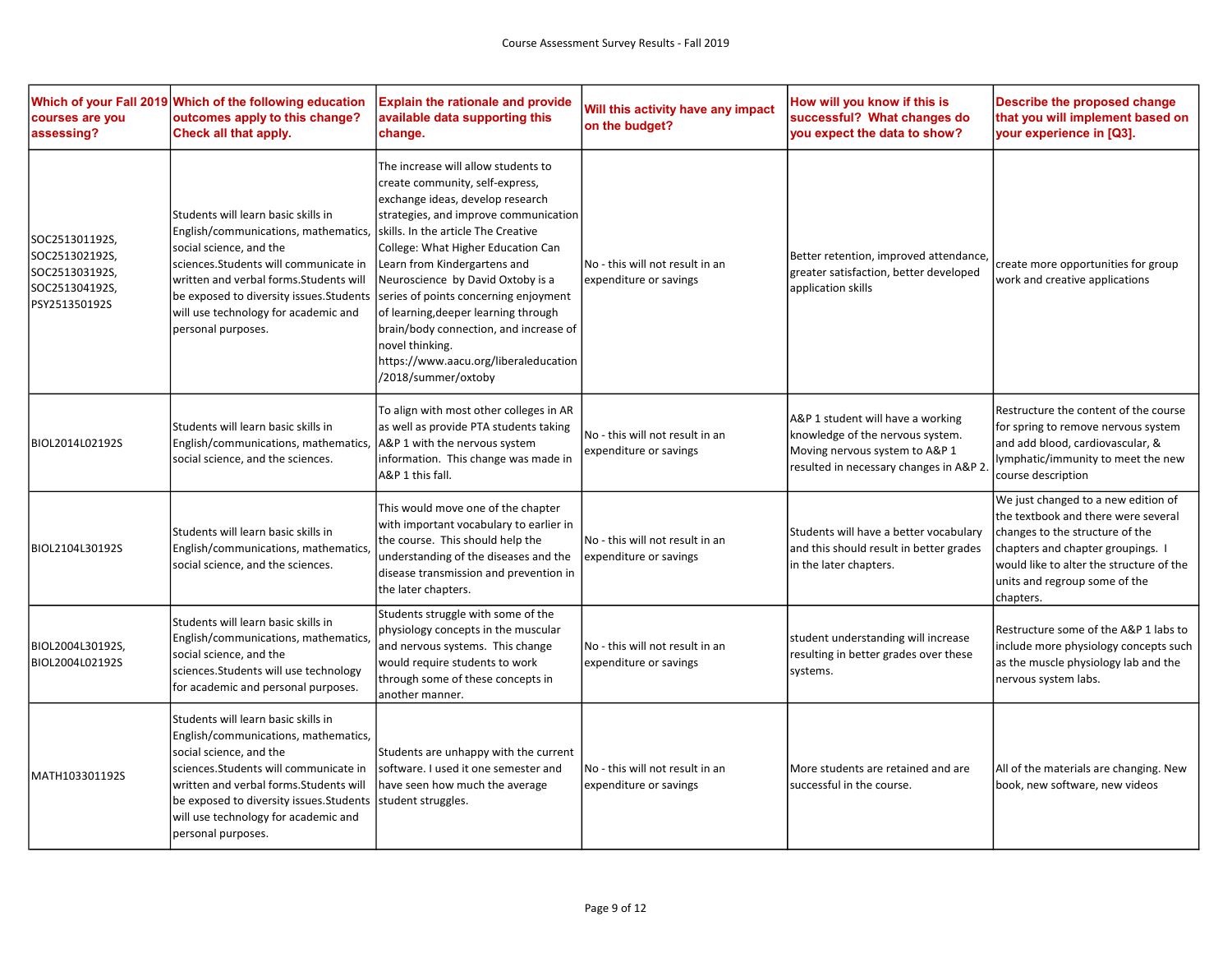| courses are you<br>assessing?   | Which of your Fall 2019 Which of the following education<br>outcomes apply to this change?<br>Check all that apply.                                                                                                                                                                                   | <b>Explain the rationale and provide</b><br>available data supporting this<br>change.                                                                                                                                                                                   | Will this activity have any impact<br>on the budget?      | How will you know if this is<br>successful? What changes do<br>you expect the data to show?                    | Describe the proposed change<br>that you will implement based on<br>your experience in [Q3].                                  |
|---------------------------------|-------------------------------------------------------------------------------------------------------------------------------------------------------------------------------------------------------------------------------------------------------------------------------------------------------|-------------------------------------------------------------------------------------------------------------------------------------------------------------------------------------------------------------------------------------------------------------------------|-----------------------------------------------------------|----------------------------------------------------------------------------------------------------------------|-------------------------------------------------------------------------------------------------------------------------------|
| 2192S, SOC 221303192S           | SOC221301192S, SOC22130 Students will be exposed to diversity<br>issues.                                                                                                                                                                                                                              | The rationale for the change (or<br>continuation of the change) is the<br>understanding of students' varying<br>learning styles.                                                                                                                                        | No - this will not result in an<br>expenditure or savings | will continue to record the overall<br>scores on exams, as well as the<br>monitoring of classroom discussions. | would like to use implement the use<br>of shorter videos from YouTube to help<br>enhance the material being taught.           |
| MATH000305192S                  | Students will learn basic skills in<br>English/communications, mathematics,<br>social science, and the sciences.                                                                                                                                                                                      | It takes too long for our lower math<br>students to get to college algebra and<br>many don't make it probable due to<br>discouragement.                                                                                                                                 | No - this will not result in an<br>expenditure or savings | Hopefully improvement in success rate<br>and retention rate.                                                   | Beginning algebra will cease to exist<br>and the ladder from fundamentals to<br>college algebra will be shortened.            |
| ENG101303192S                   | Students will learn basic skills in<br>English/communications, mathematics,<br>social science, and the<br>sciences. Students will communicate in<br>written and verbal forms. Students will<br>be exposed to diversity issues. Students<br>will use technology for academic and<br>personal purposes. | Students will demonstrate critical<br>reading and the application to<br>contemporary society.                                                                                                                                                                           | No - this will not result in an<br>expenditure or savings | Student grades.                                                                                                | I will use contemporary short stories<br>and articles for discussion and writing<br>assignments.                              |
| ENG200350192S<br>ENG200360192S  | Students will learn basic skills in<br>English/communications, mathematics,<br>social science, and the<br>sciences. Students will communicate in<br>written and verbal forms. Students will<br>be exposed to diversity issues. Students<br>will use technology for academic and<br>personal purposes. | wish to vary the types of assessments<br>in the course.                                                                                                                                                                                                                 | No - this will not result in an<br>expenditure or savings | Student grades.                                                                                                | In the online section, I am going to vary<br>weekly the types of assignments:<br>reading quiz or response to my<br>questions. |
| <b>Medical Surgical Nursing</b> | Students will communicate in written<br>and verbal forms.                                                                                                                                                                                                                                             | Exposure before<br>discussion/lecture/group work will<br>allow the student to make a better<br>connection on concepts associated with<br>disease processes                                                                                                              | No - this will not result in an<br>expenditure or savings | Continuing increase in medical surgical<br>HESI scores and input from students                                 | Propose more group work and having<br>them do their studies of a chapter<br>before lecture.                                   |
| MUS250350192S,<br>MUS250350195T | Students will communicate in written<br>and verbal forms.                                                                                                                                                                                                                                             | Sometimes students interpret the<br>instructions in a way that does not<br>bring high quality responses,<br>however, they met the basic criteria of<br>the rubric.                                                                                                      | No - this will not result in an<br>expenditure or savings | Better responses on discussion<br>questions.                                                                   | I would like to tweak my rubrics a little<br>to address all possibilities of<br>interpretation of the instructions.           |
| BIOL2104L01192S                 | Students will learn basic skills in<br>English/communications, mathematics,<br>social science, and the sciences.                                                                                                                                                                                      | Students were struggling to understand<br>aerobic respiration and photosynthesis.<br>In order to help, Jill and I found a lab to<br>do that will help them understand<br>those topics. I will be replacing a lab<br>that is not as helpful to students for this<br>one. | No - this will not result in an<br>expenditure or savings | Better grades on the exam with the<br>topic introduced in lab.                                                 | Add a lab that helps students<br>understand aerobic respiration and<br>photosynthesis, remove a prepared<br>slide lab         |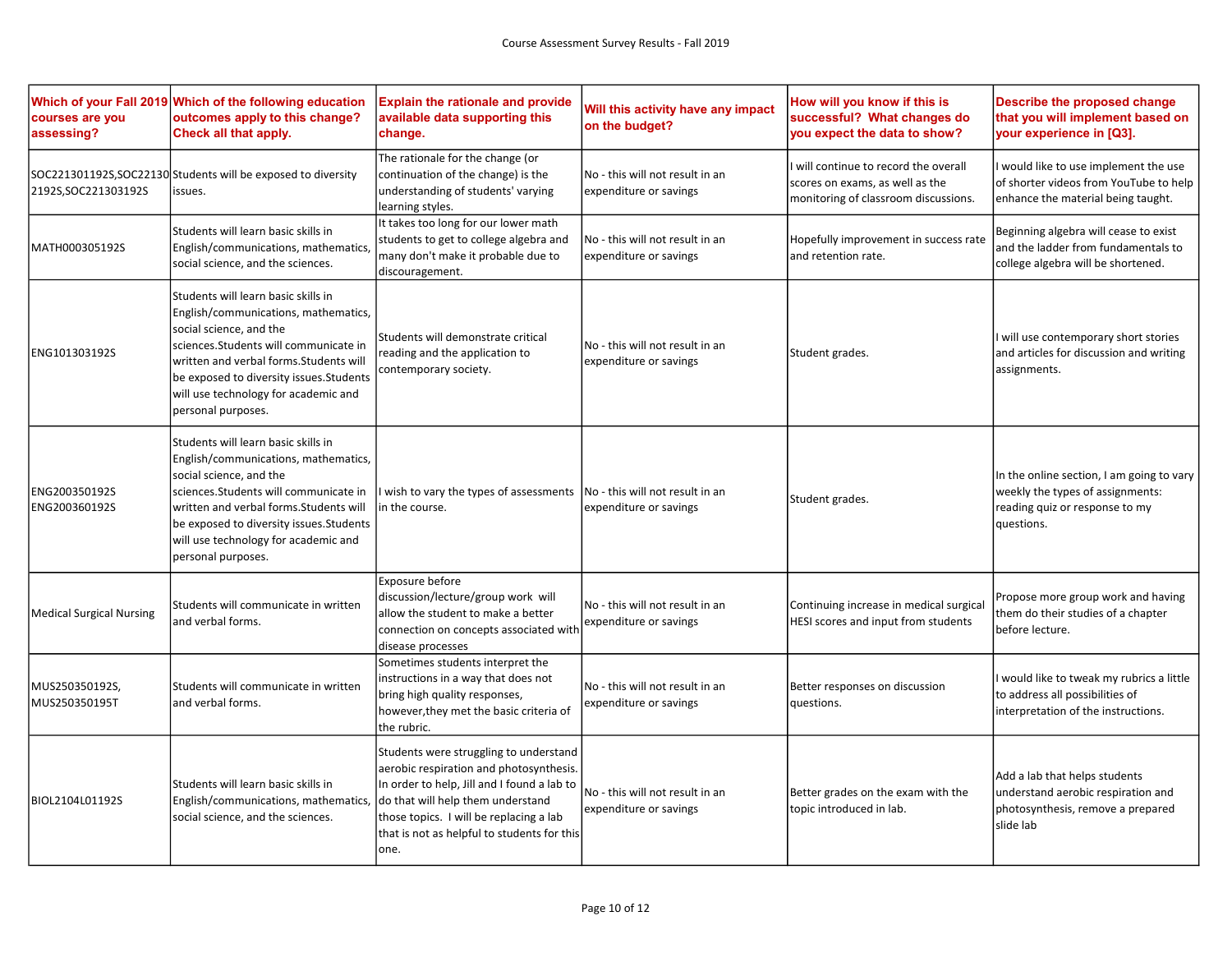| courses are you<br>assessing?       | Which of your Fall 2019 Which of the following education<br>outcomes apply to this change?<br>Check all that apply.                                                                                                                                                                                   | <b>Explain the rationale and provide</b><br>available data supporting this<br>change.                                                                                                                                                                          | Will this activity have any impact<br>on the budget?      | How will you know if this is<br>successful? What changes do<br>you expect the data to show?                 | Describe the proposed change<br>that you will implement based on<br>your experience in [Q3].                                                      |
|-------------------------------------|-------------------------------------------------------------------------------------------------------------------------------------------------------------------------------------------------------------------------------------------------------------------------------------------------------|----------------------------------------------------------------------------------------------------------------------------------------------------------------------------------------------------------------------------------------------------------------|-----------------------------------------------------------|-------------------------------------------------------------------------------------------------------------|---------------------------------------------------------------------------------------------------------------------------------------------------|
| BIOL2014L30192S                     | Students will use technology for<br>academic and personal purposes.                                                                                                                                                                                                                                   | Better prepare students for exams and<br>help them with difficulties that they<br>have.                                                                                                                                                                        | No - this will not result in an<br>expenditure or savings | Better student grades                                                                                       | Spend the last 20-30 minutes of class<br>discussing topics the students had<br>difficulty with, specifically in the<br>internet assisted classes. |
| BIOL2004L01192S                     | Students will use technology for<br>academic and personal purposes.                                                                                                                                                                                                                                   | Giving students a review day at the end<br>of the semester allows us to cover<br>topics they had difficult with and gives<br>an extra day to complete labs in case of lexpenditure or savings<br>inclement weather during the<br>semester.                     | No - this will not result in an                           | Preparedness of students for final exam there is one less day of dissection,<br>and better grades on final. | I want to change the schedule so that<br>which is currently a review day, and<br>add a review day for the final instead.                          |
| BIOL1024L01192S,<br>BIOL1024L30192S | Students will learn basic skills in<br>English/communications, mathematics,<br>social science, and the<br>sciences. Students will use technology<br>for academic and personal purposes.                                                                                                               | Some labs do not add much to students<br>understanding, I want to get rid of<br>those and add more information to<br>other labs where understanding<br>concepts is critical.                                                                                   | No - this will not result in an<br>expenditure or savings | Exam grades on topics that were more<br>difficult should increase.                                          | Decrease the number of labs, but<br>increase the work in other labs.                                                                              |
| HIST276301192S                      | Students will use technology for<br>academic and personal purposes.                                                                                                                                                                                                                                   | This is not a change; it is an<br>enhancement of what is currently being<br>utilized.                                                                                                                                                                          | No - this will not result in an<br>expenditure or savings | From the student evaluations at the<br>end of the semester.                                                 | Utilize a video "class" that has frequent<br>intervals where students in class will<br>discuss what they saw.                                     |
| RN232301192S                        | Students will learn basic skills in<br>English/communications, mathematics,<br>social science, and the<br>sciences. Students will communicate in<br>written and verbal forms. Students will<br>be exposed to diversity issues. Students<br>will use technology for academic and<br>personal purposes. | See review for RN231901192S                                                                                                                                                                                                                                    | No - this will not result in an<br>expenditure or savings | See review for RN231901192S                                                                                 | Course will be merged with classroom<br>course and split into 7-week sections.                                                                    |
| RN231901192S                        | Students will learn basic skills in<br>English/communications, mathematics,<br>social science, and the<br>sciences. Students will communicate in<br>written and verbal forms. Students will<br>be exposed to diversity issues. Students<br>will use technology for academic and<br>personal purposes. | Program change allows a second cohort<br>of students with delivery of the same<br>material in the same framework to<br>each cohort. Students will only have<br>6 credit hours in play over each 7-week<br>period instead of 12 credits for a full<br>semester. | No - this will not result in an<br>expenditure or savings | Improved retention rates and NCLEX-<br>RN pass rates above 80%                                              | Clinical changes to pass/fail within each<br>7-week course.                                                                                       |
| HSA201350192S                       | Students will learn basic skills in<br>English/communications, mathematics,<br>social science, and the sciences.                                                                                                                                                                                      | No change at the moment. Am<br>researching options for less expensive<br>textbooks/materials or no textbook.                                                                                                                                                   | No - this will not result in an<br>expenditure or savings | No change.                                                                                                  | No Change                                                                                                                                         |